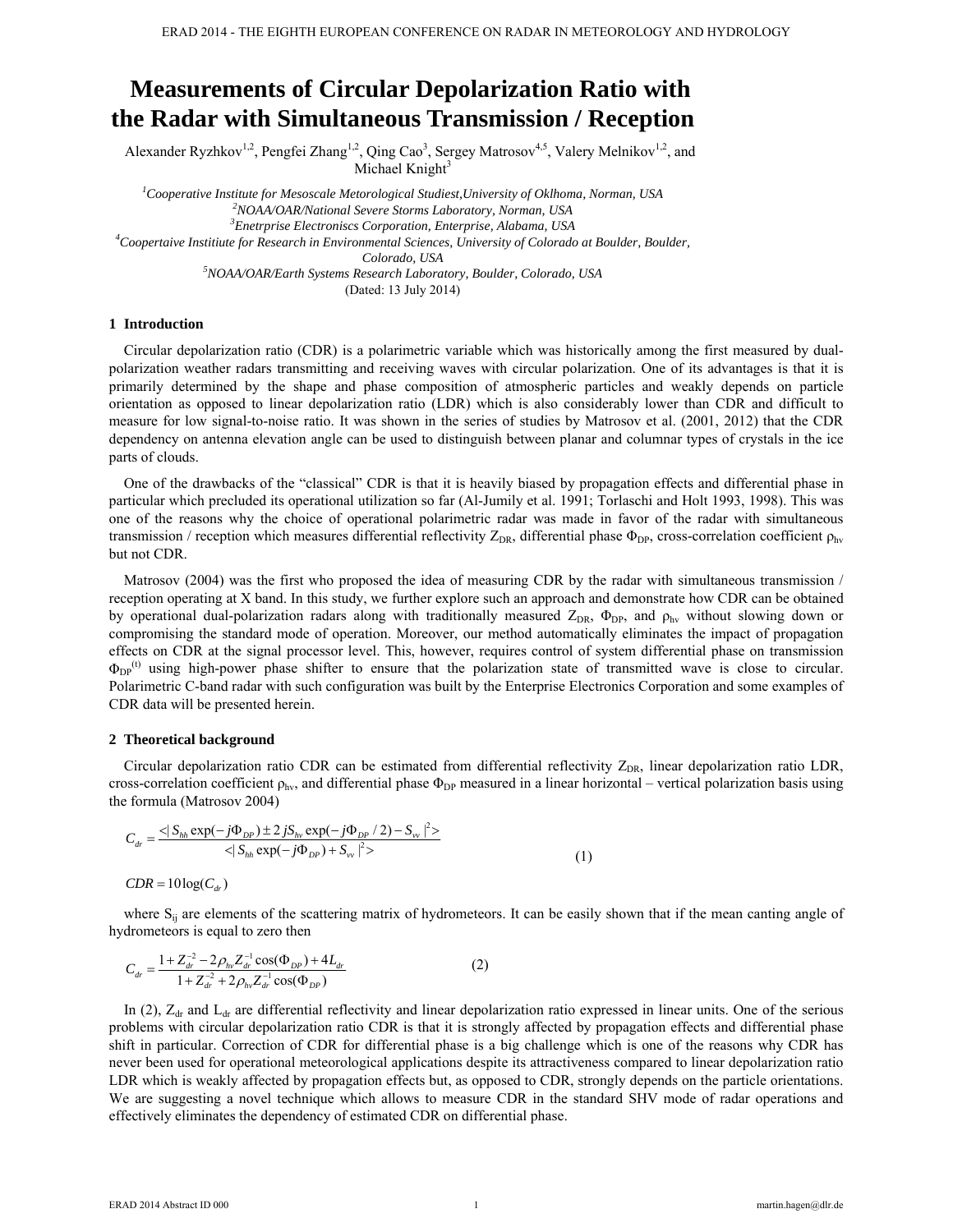The complex voltages of received signals in the two orthogonal channels in the case of simultaneous transmission / reception of the H and V waves are

$$
V_h = C\{S_{hh} \exp\{-j(\Phi_{DP} + \Phi_{DP}^{(t)} + \Phi_{DP}^{(r)})\} + S_{hv} \exp[-j(\Phi_{DP}/2 + \Phi_{DP}^{(r)})]\}
$$
 (3)  

$$
V_v = C\{S_{hv} \exp[-j(\Phi_{DP}/2 + \Phi_{DP}^{(t)})] + S_{vv}\}
$$

Herein,  $\Phi_{DP}$  is propagation phase in the atmosphere and  $\Phi_{DP}^{(t)}$  and  $\Phi_{DP}^{(r)}$  are system differential phases on transmission and reception respectively. Their sum is total system differential phase  $\Phi_{DP}^{\text{(sys)}}$ . The ratio

$$
D_{dr} = \frac{\langle |V_h \exp[j(\Phi_{DP} + \Phi_{DP}^{(sys)})] - V_v |^2 \rangle}{\langle |V_h \exp[j(\Phi_{DP} + \Phi_{DP}^{(sys)})] + V_v |^2 \rangle} = \frac{\frac{1}{M} \sum_{m=1}^{M} |V_h(m) \exp[j(\Phi_{DP} + \Phi_{DP}^{(sys)})] - V_v(m) |^2}{\frac{1}{M} \sum_{m=1}^{M} |V_h(m) \exp[j(\Phi_{DP} + \Phi_{DP}^{(sys)})] + V_v(m) |^2}
$$
(4)

where M is a number of radar samples accurately approximates intrinsic  $C<sub>dr</sub>$  which is not biased by propagation effects provided that the system differential phase on transmission  $\Phi_{DP}^{(t)}$  is close to 90°, i.e., the polarization of transmitted wave is close to circular. Implementation of this scheme requires utilization of high-power phase shifter to control  $\Phi_{DP}^{(t)}$ .

The equation for  $D_{dr}$  can be expanded as

$$
D_{dr} = \frac{1 + Z_{dr}^{-2} - 2\rho_{hv} Z_{dr}^{-1} + 4L_{dr} \sin^2(\Phi_{DP} / 2 + \Phi_{DP}^{(t)})}{1 + Z_{dr}^{-2} + 2\rho_{hv} Z_{dr}^{-1} + 4L_{dr} \cos^2(\Phi_{DP} / 2 + \Phi_{DP}^{(t)})}
$$
(5)

Depolarization ratio  $D_{dr}$  still depends on  $\Phi_{DP}$  but such dependence is much weaker than the one described by Eq (2). For example, if  $\Phi_{DP} = 0$  and  $\Phi_{DP}^{(t)} = \pi/2$  then  $D_{dr}$  is exactly equal to  $C_{dr}$ .

The expression for  $D_{dr}$  can be written as

$$
D_{dr} = \frac{P_h + P_v - 2 \operatorname{Re} \{ R_{hv} \exp[-j(\Phi_{DP} + \Phi_{DP}^{(sys)})] \}}{P_h + P_v + 2 \operatorname{Re} \{ R_{hv} \exp[-j(\Phi_{DP} + \Phi_{DP}^{(sys)})] \}}
$$
(6)

In (6),

$$
P_h = \frac{1}{M} \sum_{m=1}^{M} |V_h(m)|^2
$$
 (7)

is a power of a horizontally polarized component of the radar return,

$$
P_{\nu} = \frac{1}{M} \sum_{m=1}^{M} |V_{\nu}(m)|^2
$$
 (8)

is a power of a vertically polarized component of the radar return, and

$$
R_{hv} = \frac{1}{M} \sum_{m=1}^{M} V_h^*(m) V_v(m)
$$
\n(9)

is a complex covariance which has its phase equal to the estimate of differential phase so that

$$
R_{hv} = |R_{hv}| \exp[j(\Phi_{DP} + \Phi_{DP}^{(sys)})]
$$
 (10)

Substituting  $R_{hv}$  from (10) into (6) yields

$$
D_{dr} = \frac{P_h + P_v - 2 |R_{hv}|}{P_h + P_v + 2 |R_{hv}|}
$$
\n(11)

This means that CDR can be estimated using the combination of powers of the reflected signals at horizontal and vertical polarizations and the *magnitude* of the complex covariance Rhv. All three parameters are routinely calculated at each range gate in standard data processors for polarimetric radars and estimation of CDR from (11) is very simple and straightforward. Note that  $CDR = 10 \log(D_{dr})$  approximates "true" CDR quite well only if the differential phase on transmission is close to 90° which requires the use of a high-power phase shifter in one of the orthogonal channels.

As follows from (3),  $P_h$ ,  $P_v$ , and  $R_{hv}$  slightly depend on the differential phase on transmission  $\Phi_{DP}^{(t)}$  due to inherent crosscoupling of the H and V radar returns in the SHV mode of operation. Although the impact of  $\Phi_{DP}^{(t)}$  on each of these variables is small, its influence on the numerator in (11) is quite substantial which dictates the need to control  $\Phi_{DP}^{(t)}$  to obtain more accurate estimate of CDR.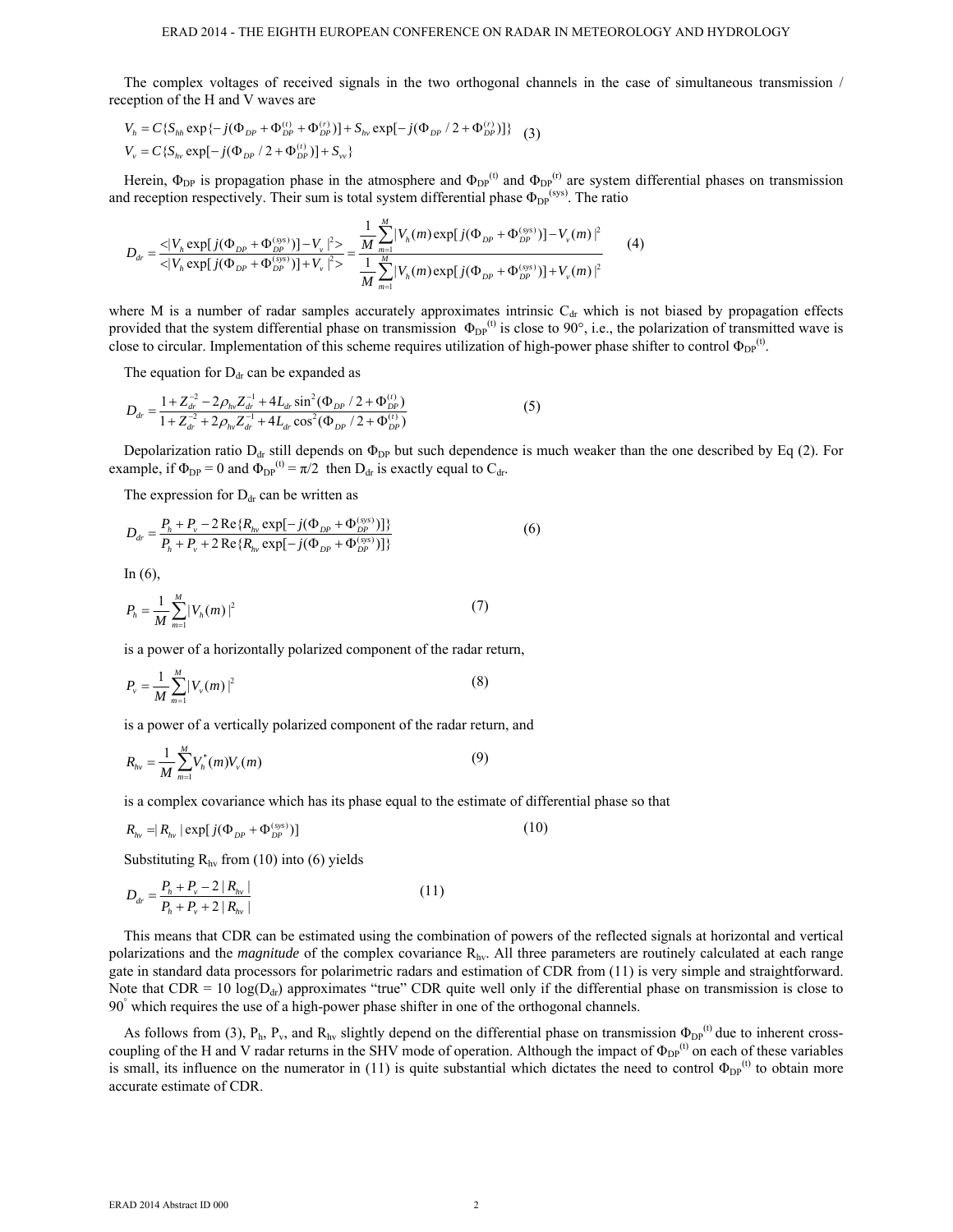### **3 Simulations based on real data**

The circular depolarization ratio can be computed from the measurements of  $Z_{DR}$ ,  $\rho_{hv}$ , and  $\Phi_{DP}$  only if LDR is also available (which is not the case for operational polarimetric weather radars). For this purpose, we resort to the research data collected by the NCAR SPOL polarimetric radar which measured all needed variables. A thunderstorm case in Florida on 08/14/1998 is selected for analysis. This case is examined in the paper by Ryzhkov et al. (2002).

An example of vertical cross-sections of the measured Z,  $Z_{DR}$ ,  $\rho_{hv}$ , LDR,  $\Phi_{DP}$  as well as two estimates of CDR is displayed in Fig. 1. The first estimate of CDR (marked as "before correction") is obtained from Eq (2) and represents what would be measured by "true" circularly polarized radar. The impact of propagation (or  $\Phi_{DP}$ ) on CDR is obvious: CDR is grossly overestimated in the areas with even modest  $\Phi_{DP}$  (up to 10 - 20°). Such on overestimation is expected to be much more dramatic at shorter radar wavelengths where  $\Phi_{DP}$  is higher. Different approaches for correcting CDR for differential phase shift were discussed in literature (e.g., Torlashi and Holt 1993, 1998) but none of them proved to be efficient.

The second estimate of CDR is obtained using  $D_{dr}$  as its proxy assuming  $\Phi_{DP}^{(t)} = \pi/2$  in Eq (5). It is marked as CDR "after correction" and is not affected by propagation while being very consistent with the results of direct measurements of CDR and its theoretical simulations which can be found in literature (Al-Jumily et al. 1991; Torlashi and Holt 1993,1998; Holt et al. 1999; Matrosov et al. 2001, 2012). It seems that corrected CDR is more informative above the melting layer than traditionally utilized  $Z_{DR}$  and  $\rho_{hv}$  and can complement other polarimetric measurements. CDR is  $3 - 15$  dB higher than LDR as their difference in the right bottom panel in Fig. 1 shows and, therefore, can be more reliably measured in the areas of weaker echo.

The plot of corrected CDR displayed in Fig. 1 is presented for the case when the polarization of transmitted wave is circular ( $\Phi_{DP}^{(t)} = 90^{\circ}$ ). We examined the influence of  $\Phi_{DP}^{(t)}$  on the estimated CDR and compare the CDR cross-sections with  $\Phi_{DP}^{(t)}$  changing from 90° to 20° (Fig. 2). The RHIs of CDR do not change significantly if  $\Phi_{DP}^{(t)}$  is within 20 – 30° from its optimal value of 90°. This allows to substantially relax the requirements for calibration of the phase shifter.

In the previous example, CDR was computed from the radar moments (i.e.,  $Z_{DR}$ ,  $\rho_{hv}$ , LDR, and  $\Phi_{DP}$ ). In the next example, CDR is estimated directly from I and Q data collected by the polarimetric S-band KOUN WSR-88D radar in Norman, Oklahoma, as prescribed by formula (11). Fig. 3 shows composite RHI of the Z,  $Z_{DR}$ ,  $\Phi_{DP}$ , LDR, and CDR (biased and unbiased by propagation) for the storm observed on 07/03/2007. Z,  $Z_{DR}$ ,  $\Phi_{DP}$ , and CDR are estimated in the SHV mode of operation while LDR is measured in the LDR mode when only H wave is transmitted. The system differential phase on transmission  $\Phi_{\text{DP}}^{(t)}$  was about 82° at the time of measurements. This means that polarization of transmitted wave in the SHV mode was very close to circular. Again, CDR estimated from Eq (11) does not exhibit bias attributed to differential phase.

## **4 Direct measurements of CDR with a prototype of operational radar**

The suggested methodology for CDR measurements prescribing the use of high-power phase shifter and signal processing according to Eqs.  $(7) - (11)$  has been implemented by the Enterprise Electronics Corporation on its C-band dual-polarization radar with simultaneous transmission / reception at Enterprise, AL. Fig. 4 illustrates the field of CDR obtained simultaneously with Z,  $Z_{DR}$ ,  $\rho_{hv}$ , and  $\Phi_{DP}$  at elevation 4.5° during the stratiform rain event on 28 January 2014. CDR is displayed only in the areas of SNR > 20 dB. Circular depolarization ratio exhibits obvious enhancement in the melting layer and is consistent with other polarimetric radar variables.

The quality of CDR measurements can be evaluated using the expected consistency between CDR and  $Z_{DR}$  in pure rain. Fig. 5 shows that the scatterplot of CDR vs  $Z_{DR}$  in rain (right panel) where SNR > 20 dB corresponds very well to what is predicted at C band by theoretical simulations using large disdrometer dataset assuming that the width of the canting angle distribution is 10° (left panel).

Average vertical profiles of CDR, Z,  $\Phi_{\text{DP}}$ , and  $\rho_{\text{hv}}$  obtained via azimuthal averaging of these variables at elevation 4.5° are shown in Fig. 6. The measured CDR is higher in the frozen part of the stratiform cloud than in rain below the melting layer which corresponds to the results of CDR measurements performed in the past studies which used "true" radars with circular polarization. This is a good indication that the C-band Sidpol radar in Enterprise, AL measures circular depolarization ratio with reasonably good accuracy.

#### **5 Potential practical utilization of CDR**

CDR does not have much additional value beyond what is available from Z,  $Z_{DR}$ ,  $K_{DP}$ , and  $\rho_{hv}$  in warm parts of storms below the melting layer. It can be shown that CDR is well correlated with  $Z_{DR}$  in pure rain, and therefore does not provide supplemental information. In pure rain, CDR usually varies between -25 and -15 dB. However, CDR can contribute significantly to interpretation of polarimetric radar data above the melting layer. Three major challenging practical tasks can be addressed using CDR measurements: (1) detection of hail and determination of its size above the melting layer, (2) differentiating between various habits of ice aloft, and (3) quantification of riming which is associated with the presence of supercooled cloud water and signifies possible icing hazard to aircraft.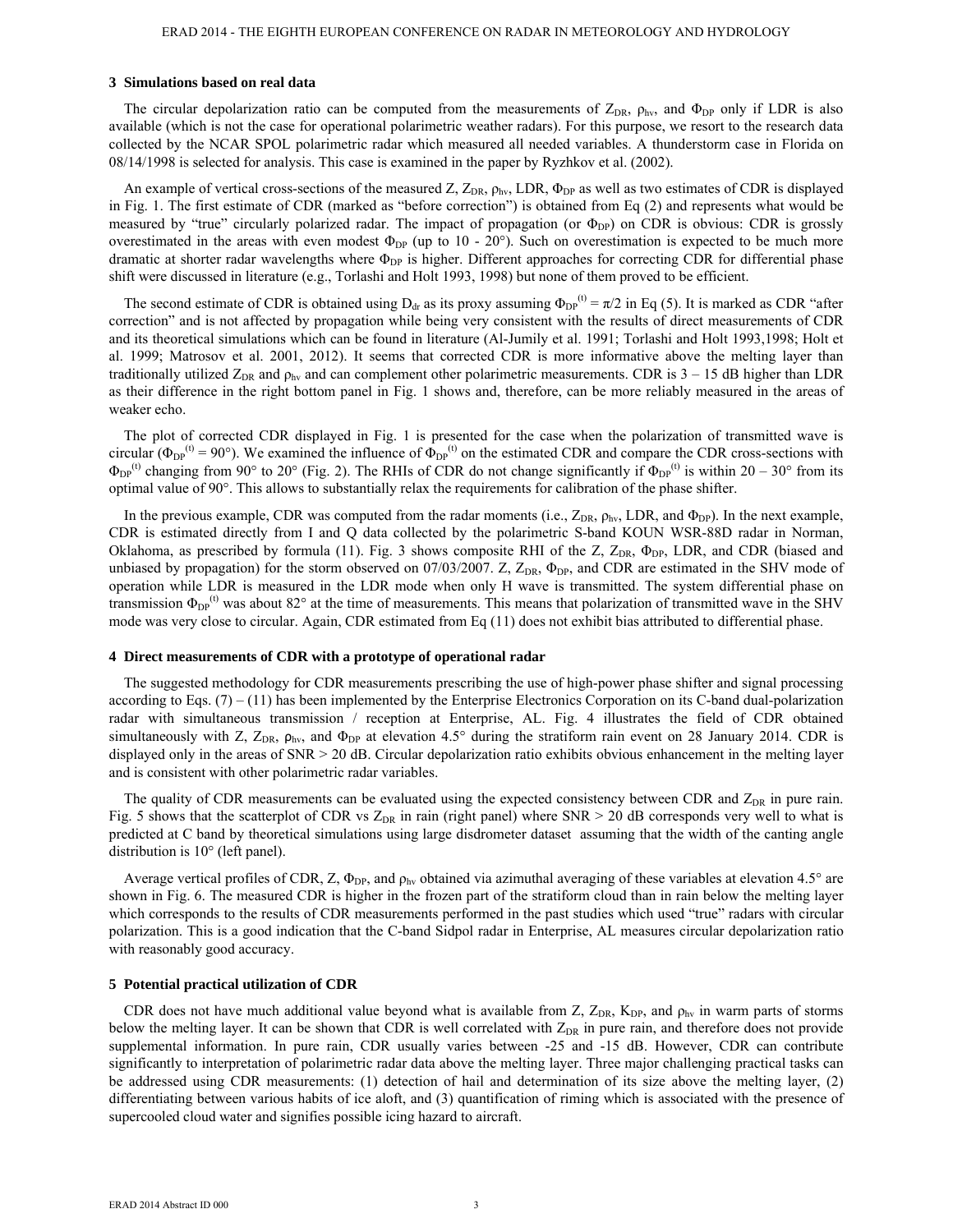The Hail Size Discrimination Algorithm (HSDA) recently developed at NSSL (Ryzhkov et al. 2013b) capitalizes primarily on polarimetric signatures below the melting layer where melting hail is mixed with rain. This implies that hail has already been formed aloft and falls to the ground. For hail nowcasting and suppression it is more important to detect large hail earlier when it is just formed in the upper part of the storm where differential reflectivity which is the major informative parameter near the ground provides very little information about hail size. Indeed, Z<sub>DR</sub> is close to zero in hail-bearing storms above the freezing level. In contrast, CDR above the freezing level varies significantly depending on hail size. Our simulations of CDR based on the microphysical model of hail described in Ryzhkov et al. (2013a) show that CDR can increase 10 – 15 dB if maximal hail diameter changes from 8 mm to 50 mm. Steady increase of CDR with maximal hail size is caused by progressively stronger resonance scattering effects for larger hailstones and decrease of the slope of the exponential size distribution in the case of larger hail.

 Matrosov et al. (2001, 2012) showed that absolute values of CDR at grazing angles of antenna and its elevation dependence can be used for discrimination between different ice habits in the clouds. CDR significantly increases with decreasing antenna elevation for oblate types of snow crystals (hexagonal plates, thick plates, dendrites), whereas the elevation dependency of CDR is relatively "flat" for prolate type of crystals (columns, needles, etc.). At low elevation angles, CDR varies tremendously (from -30 dB to  $-$  8 dB) depending on the ice habit. According to radar observations by Matrosov et al. (2001, 2012), pristine dendrites and hexagonal plates have highest values of CDR up to -8 dB followed by columns and aggregates of dendrites (-23 - -17 dB) with graupel indicating lowest CDR below -26 dB.

Riming is the process of freezing of small supercooled liquid droplets (with size of microns or tens of microns) on falling ice crystals and snowflakes. Supercooled liquid water can not be observed directly by weather surveillance radars because of small size of liquid droplets but its presence can be detected by estimating the degree of riming of ice crystals Riming tends to increase density and aspect ratio of ice particles, i.e., it makes them denser and more spherical. The density effect increases CDR while the shape effect changes CDR in the opposite direction. Both theoretical and experimental studies indicate that the effect of shape definitely prevails so that riming causes reduction in CDR. For a given snow habit, the change of aspect ratio due to riming can be quantified using the relation between rimed mass fraction and the degree of riming r (Mosimann et al. 1994)

$$
f(r) = 0.017(3.3r - 1)/[1 + 0.017(3.3r - 1)]
$$
 (12)

where

$$
f = m / (M_u + m) \tag{13}
$$

is the rimed mass fraction, m is the mass of rime, and  $M<sub>u</sub>$  is the mass of unrimed crystal. In the case of plate-like crystal, the change of the aspect ratio due to riming is proportional to  $1/(1-f)$ . If one assumes that the aspect ratio of unrimed plate-like crystal is 0.1, then riming with degree  $r = 4$  would increase its aspect ratio by the factor of 3. Assuming that the density of unrimed and rimed crystals remains the same and equal to  $0.5 \text{ g cm}^{-3}$  this would result in the decrease of CDR from -11.5 dB to -15.4 dB which is quite significant change.

#### **6 Conclusions**

The methodology for measuring circular depolarization ratio (CDR) by dual-polarization radars with simultaneous transmission / reception along with traditionally measured  $Z_{DR}$ ,  $\rho_{hv}$ , and  $\Phi_{DP}$  in a single mode of operation has been suggested. This methodology implies the use of a high-power phase shifter to control system differential phase on transmission and special signal processing which eliminates detrimental impact of differential phase on the estimate of CDR.

Feasibility of the recommended approach has been demonstrated by retrieving CDR from other polarimetic moments and raw I and Q data as well as by implementing the scheme on the C-band radar with simultaneous transmission / reception of H and V waves.

As opposed to linear depolarization ratio LDR (which requires a special mode of operation), CDR is almost independent of hydrometeor orientation and is less affected by noise.

 Three major challenging practical tasks can be addressed using CDR measurements: (1) detection of hail and determination of its size above the melting layer, (2) differentiating between various habits of ice aloft, and (3) quantification of riming which is associated with the presence of supercooled cloud water and signifies possible icing hazard to aircraft.

## **References**

Al-Jumily, K., R. Charlton, and R. Humphries, 1991: Identification of rain and hail with circular polarization radar. *J. Appl. Meteor*., **30**, 1075 – 1087.

Holt, A., V. Bringi, and D. Brunkow, 1999: A comparison between parameters obtained with the CSU-CHILL radar from simultaneous and switched transmission of vertical and horizontal polarization. Preprints, *29th Conf. on Radar Meteorol.,* Montreal, CA, 214 – 217.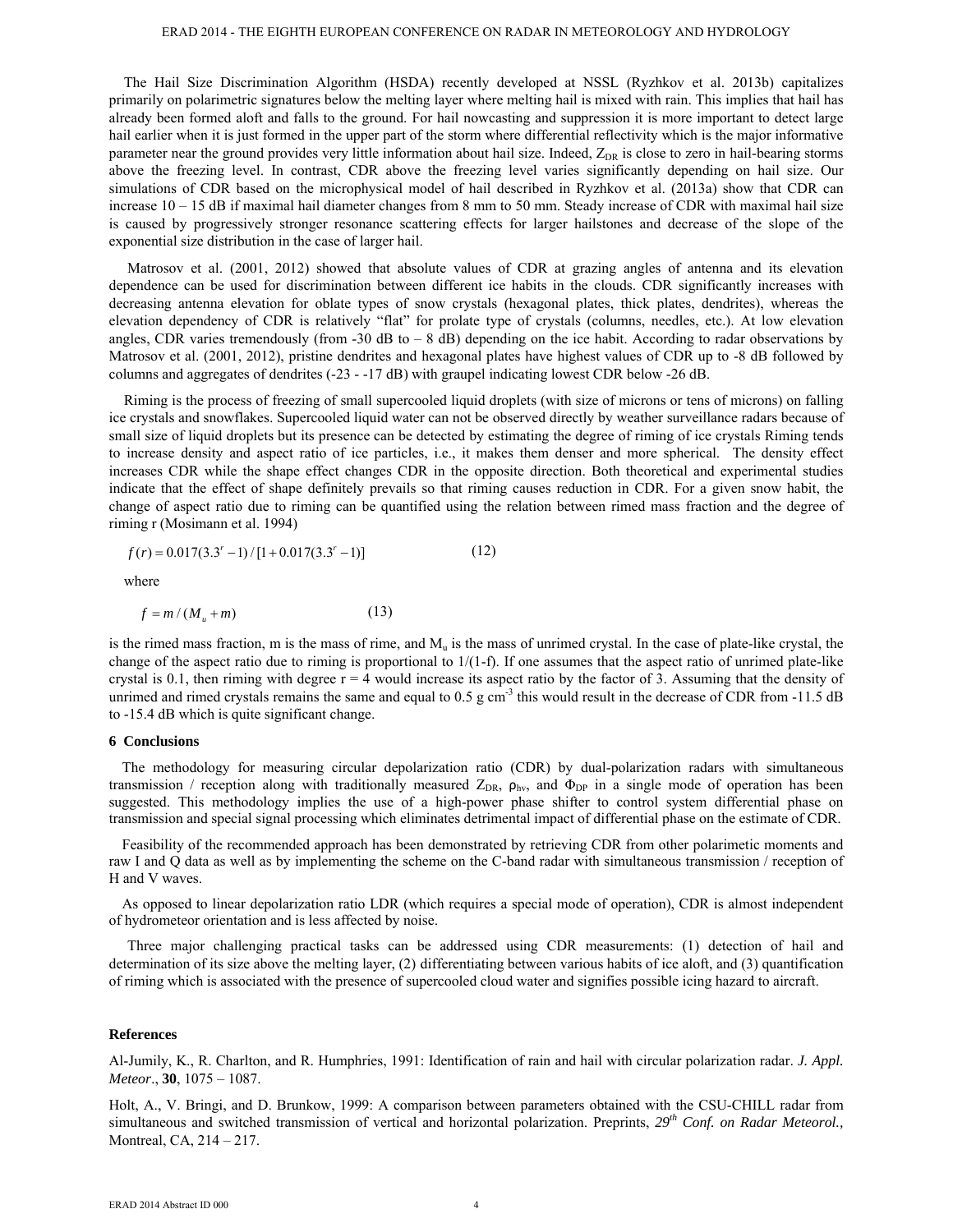Matrosov, S., 2004: Depolarization estimates from linear H and V measurements with weather radars operating in simultaneous transmission – simultaneous receiving mode. *J. Atmos. Oceanic Technol.*, **21**, 574 – 583.

Matrosov, S., Reinking, R. Kropfli, B. Martner, and B. Bartram, 2001: On the use of radar depolarization ratios for estimating shapes of ice hydrometeors in winter clouds. *J. Appl. Meteor.*, **40**, 479 – 490.

Matrosov, S., G. Mace, R. Marchand, M. Shupe, A. Hallar, and I. Mc Cubbin, 2012: Observations of ice crystal habits with a scanning polarimetric W-band radar at slant linear depolarization ratios mode. *J. Atmos. Oceanic Technol*., **29**, 989 – 1008.

Mosimann, L., E. Weingartner, and A. Waldvogel, 1994: An analysis of accreted drop sizes and mass of rimed snow crystals. *J. Atmos. Sci*., **51**, 1548 – 1558.

Ryzhkov, A., D. Zrnic, J. Hubbert, V. Bringi, J. Vivekanandan, E. Brandes, 2002: Polarimetric radar observations and interpretation of co-cross-polar correlation coefficients. *J. Atmos. Oceanic Technol.*, **19**, 340 - 354.

Ryzhkov, A., M. Kumjian, S. Ganson, and A. Khain, 2013a: Polarimetric radar characteristics of melting hail. Pt I: Theoretical simulations using spectral microphysical modeling. *J. Appl. Meteorol. Clim.,* **52,** 2849 – 2870.

Ryzhkov, A., M. Kumjian, S. Ganson, and P. Zhang, 2013b: Polarimetric radar characteristics of melting hail. Pt II: Practical implications. *J. Appl. Meteorol. Clim.,* **52**, 2871 – 2886.

Torlaschi, E., and A. Holt, 1993: Separation of propagation and backscattering effects in rain for circular polarization diversity S-band radars. *J. Atmos. Oceanic Technol.*, **10**, 465 – 477.

Torlaschi, E., and A. Holt, 1998: A comparison of different polarization schemes for the radar sensing of precipitation. *Radio Sci*., **33**, 1335 – 1352.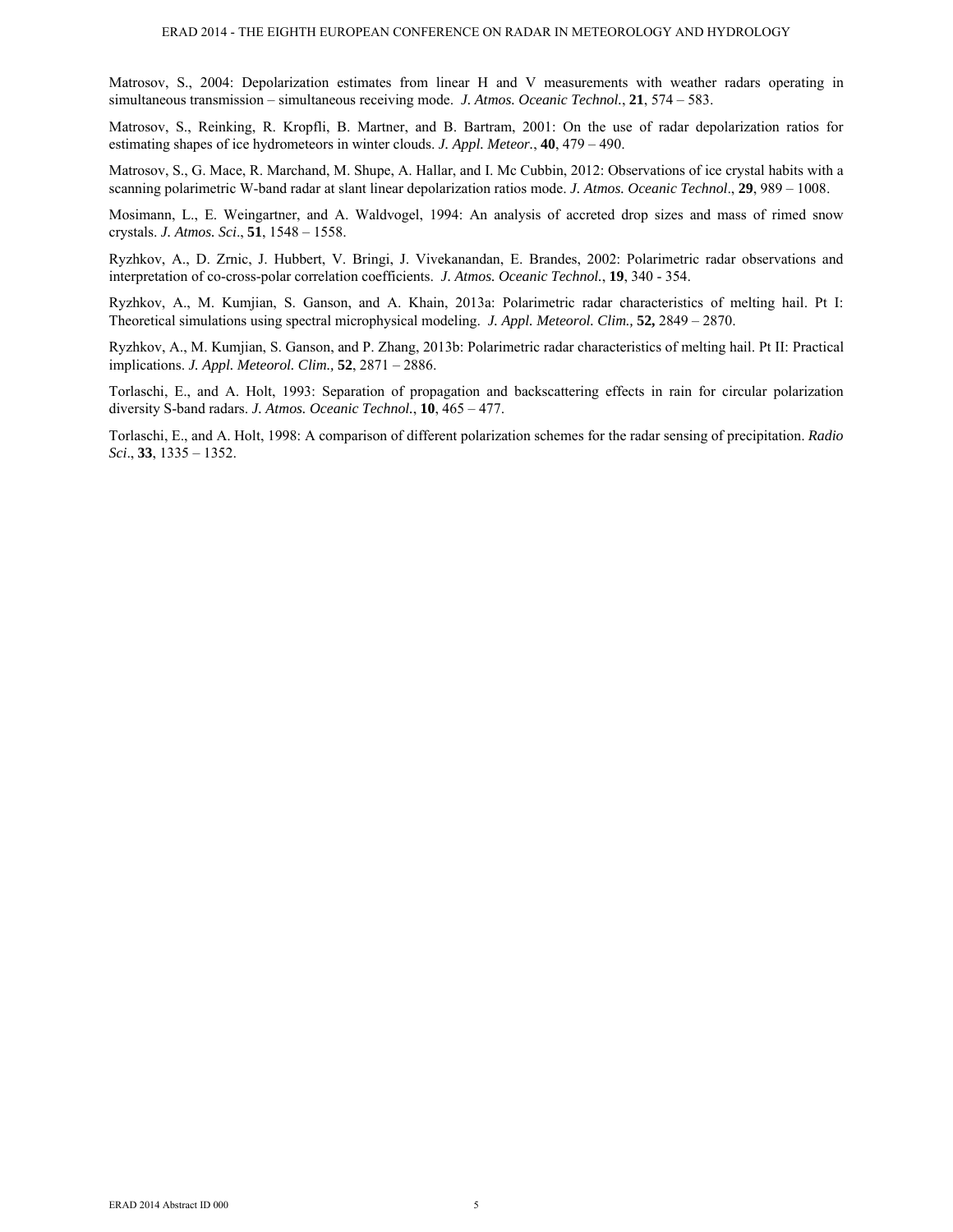

Fig. 1. Vertical cross-section of Z,  $Z_{DR}$ ,  $\rho_{hv}$ , LDR,  $\Phi_{DP}$ , CDR (before and after correction for propagation effects), and CDR -LDR for the case on  $08/14/1998$  at  $Az = 172.2^{\circ}$ . The data are collected by the NCAR SPOL radar. CDR (before correction) is retrieved from the measured  $Z_{DR}$ , LDR,  $\rho_{hv}$ , and  $\Phi_{DP}$  using Eq (2) assuming that system differential phase  $\Phi_{DP}^{(0)} = 90^{\circ}$ .<br>CDR (after correction) is retrieved from Eq (5) with  $\Phi_{DP}^{(0)} = 90^{\circ}$ .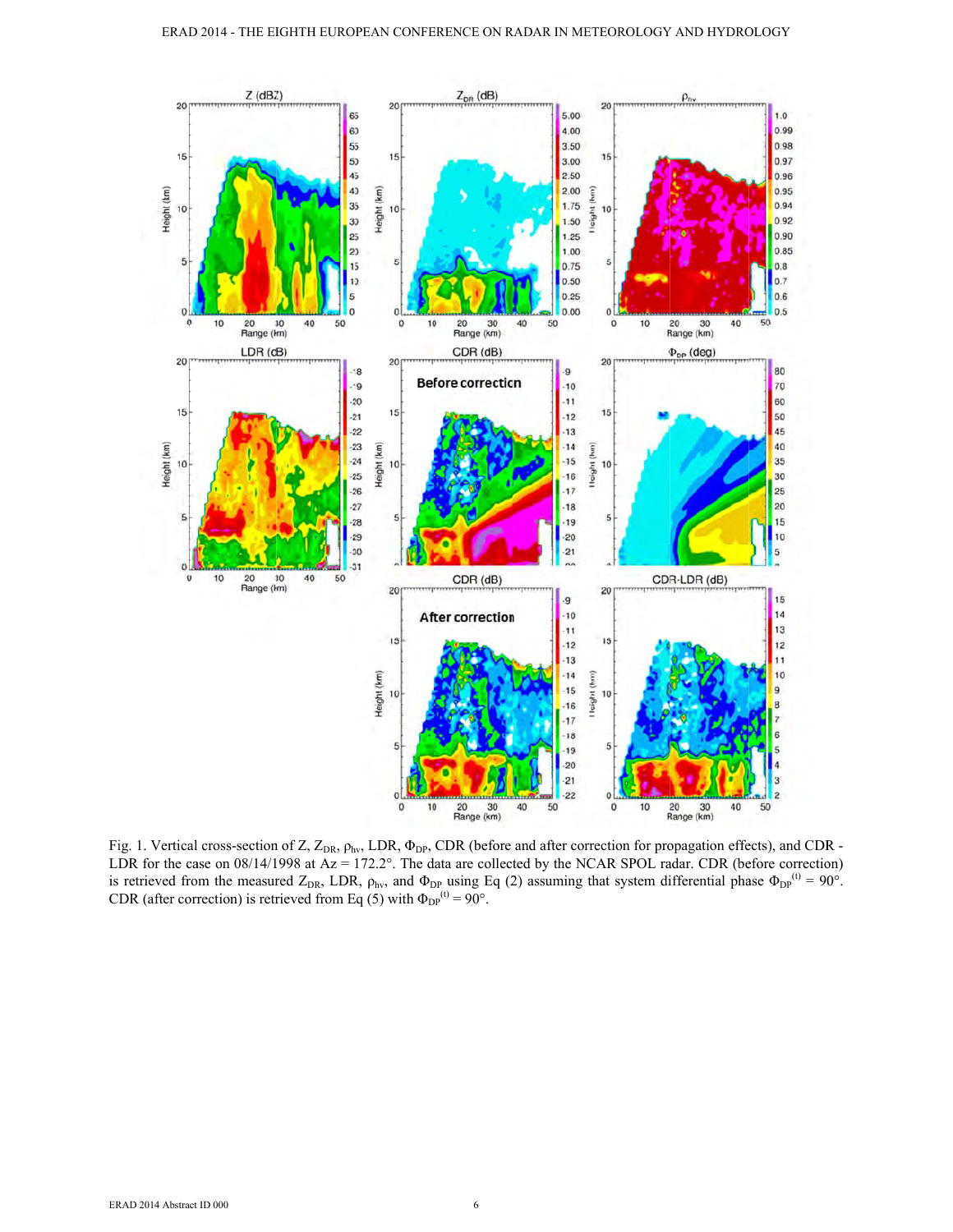

Fig. 2. Vertical cross-sections of estimated CDR for different values of system differential phase on transmission  $\Phi_{DP}^{(t)}$ ranging from 90° (ideal setting) to 20° at the azimuth 172.2°.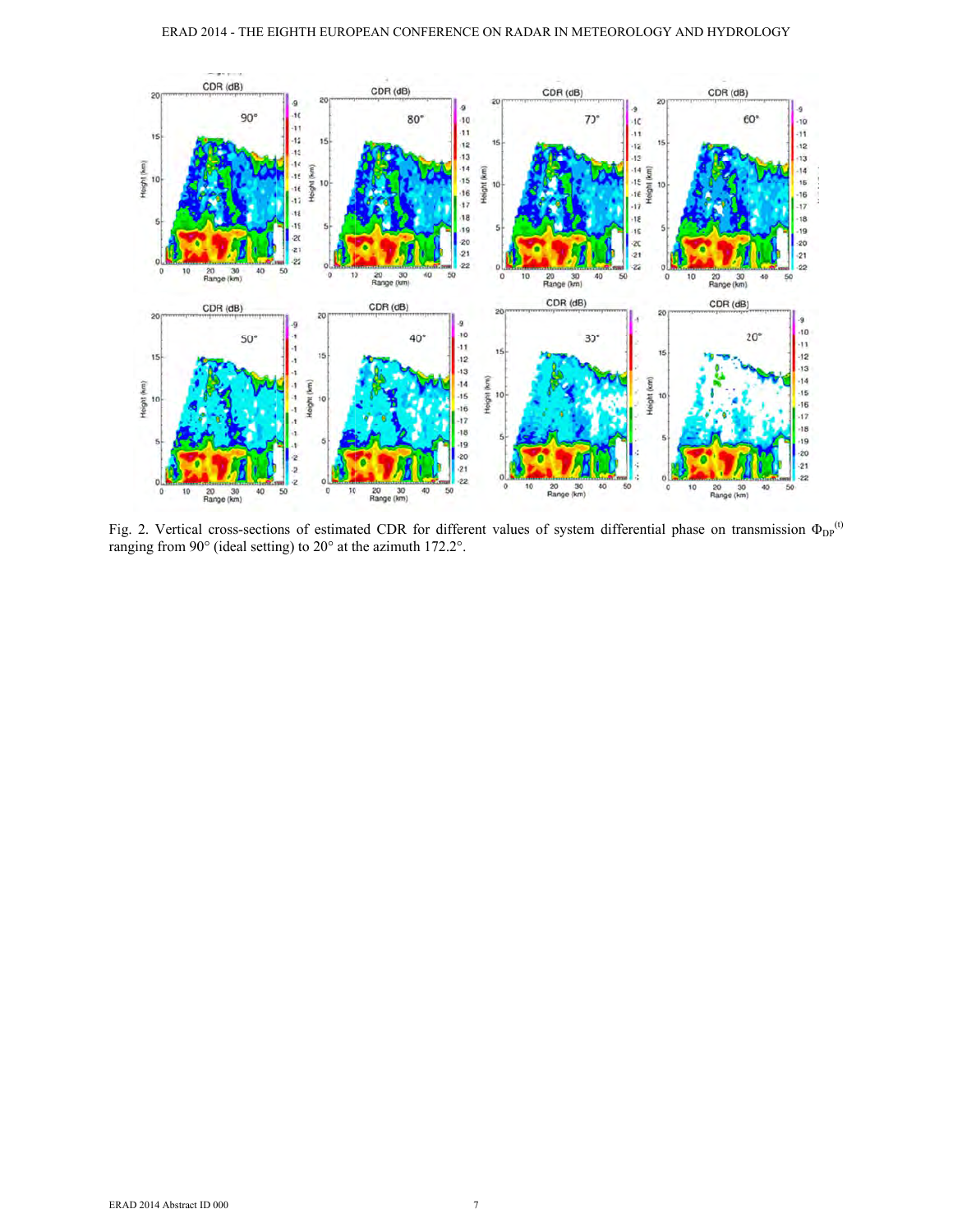

Fig.3. Composite RHI of Z, Z<sub>DR</sub>,  $\Phi_{DP}$ , LDR and CDR (with and without correction for propagation effects) retrieved from I and Q data collected by the KOUN WSR-88D radar on 07/03/2007. Z, Z<sub>DR</sub>,  $\Phi_{DP}$ , and CDR are measured in the SHV mode of operation (simultaneous transmission / reception of H and V waves). LDR is measured in the LDR mode when only the wave with horizontal polarization is transmitted.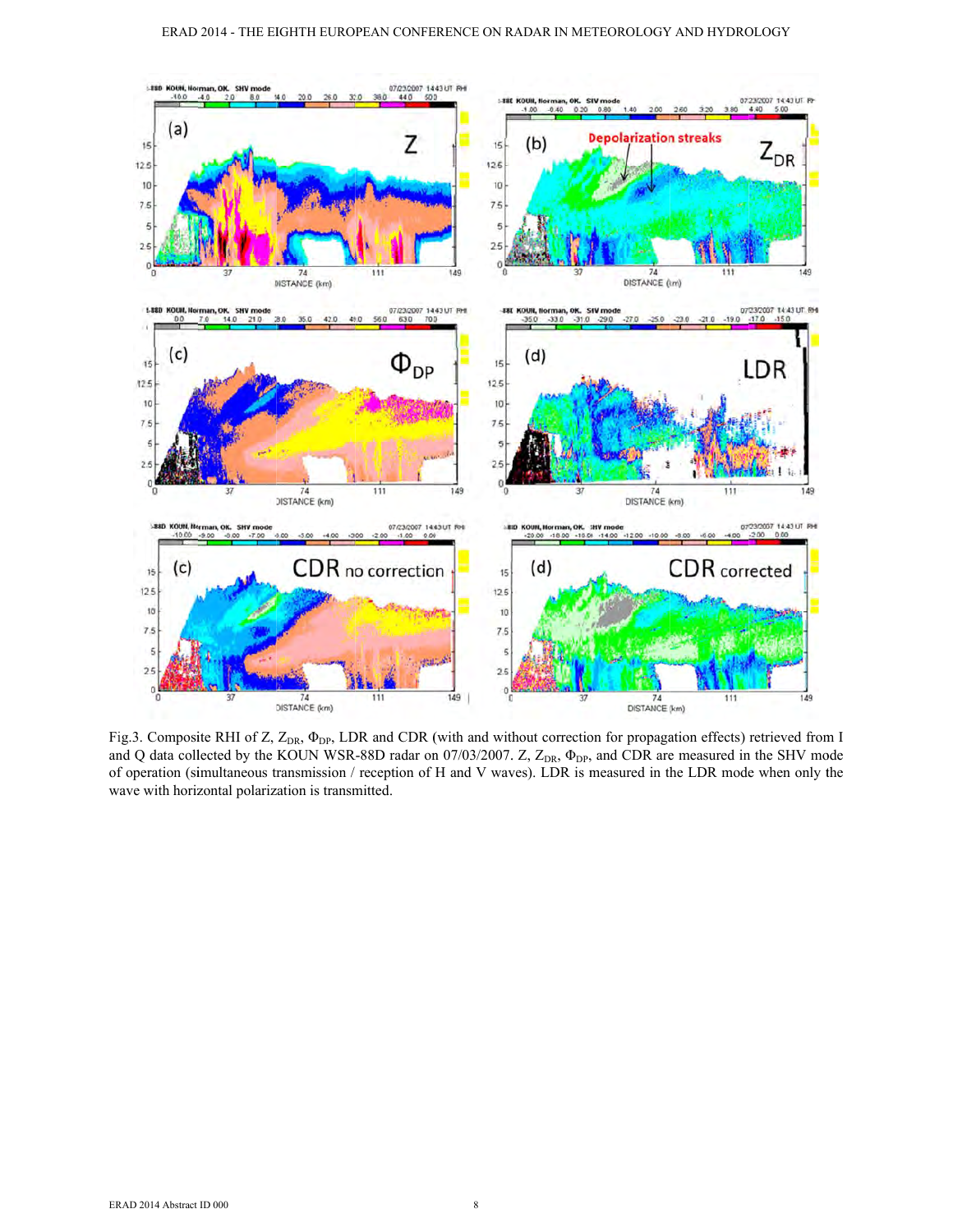

Fig. 4. Composite PPI of Z, Z<sub>DR</sub>, CDR,  $\Phi_{DP}$ , and  $\rho_{hv}$  at El = 4.5° measured by C-band radar at Enterprise, AL on 28 January 2014.



Fig. 5. (a) Theoretical dependencies of measured CDR on Z<sub>DR</sub> in rain for different values of SNR; (b) scatterplot of measured CDR vs Z<sub>DR</sub> in rain on 28 January 2014.